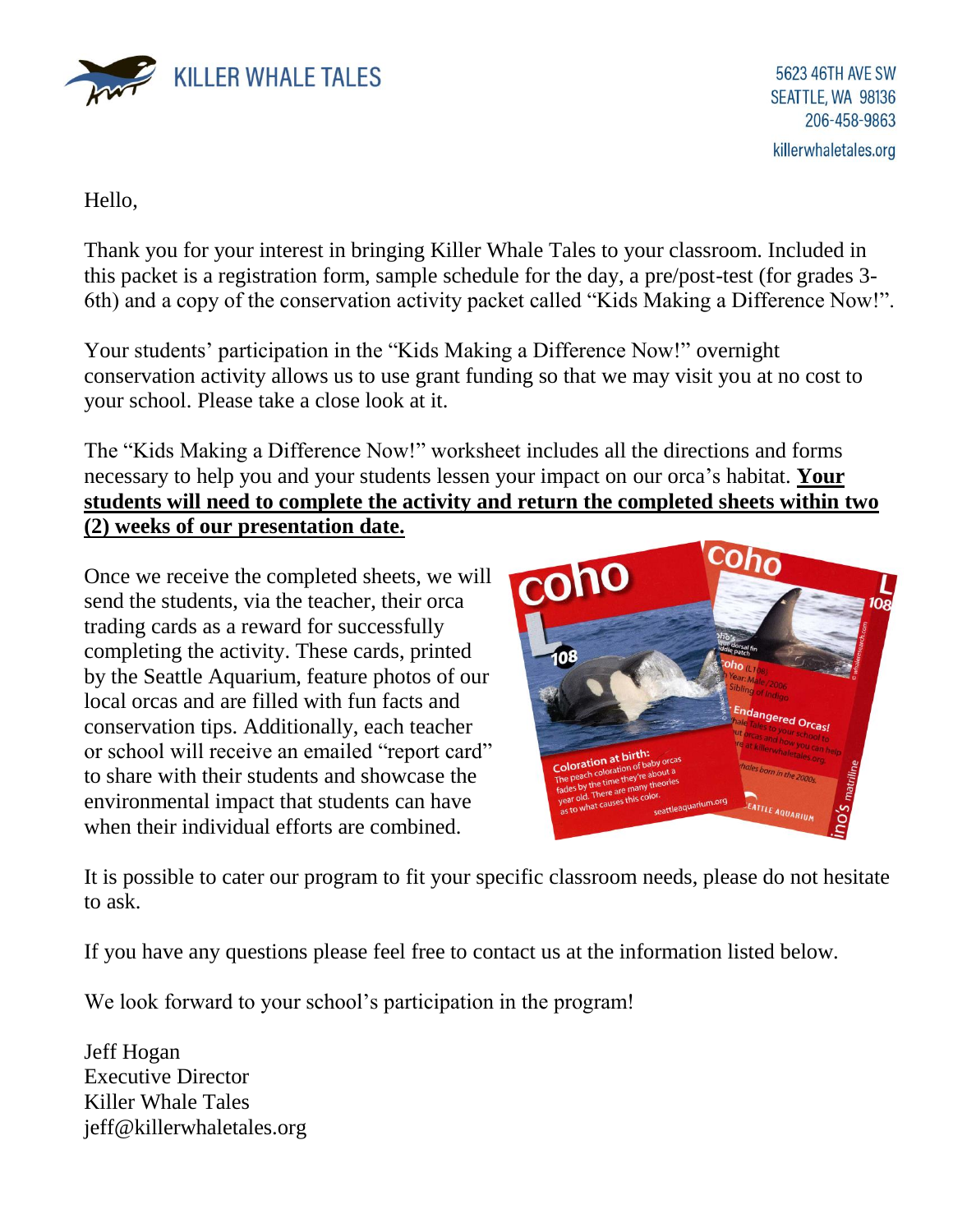

---Page left intentionally blank---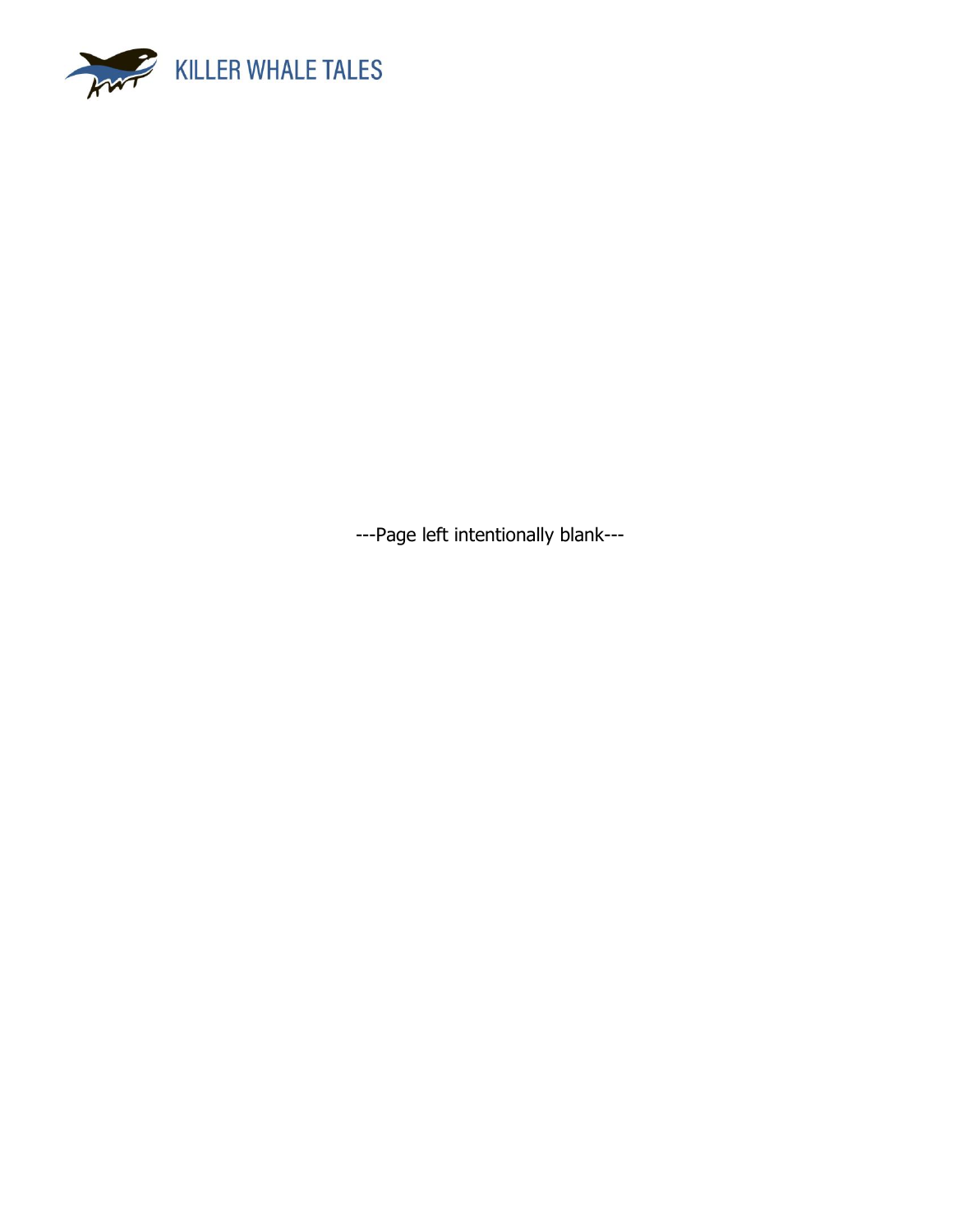

# What does a visit look like?

### **Pre-Arrival**

Teachers (grades 3 and above only) will administer the "Orca Pre-Test" to their students. A copy of the pre-test is included at the end of this packet.

### **Our Arrival**

Approximately twenty minutes before the scheduled presentation, we will arrive to set up. We will need access to a set of electrical outlets and a place to project the images like a blank wall, screen, etc...

### **Storytelling Session- 60 minutes**

Students will attend this assembly-style story presentation and follow the tale of a young boy who dreams of becoming a killer whale. This multi-media presentation lays the ground work for the breakout sessions and gives the participants a good primer for all of the issues facing the endangered whales. The storytelling is best suited to a large classroom or a multipurpose space, like a library or lunch room.

#### **"Bringing the Field to the Classroom"- Breakout Sessions- 50 to 60 minutes**

Following the storytelling session, we will take the students on an imaginary field trip to the San Juan Islands and train them to become orca scientists by having them collect and analyze data in a "field research" inspired game. This activity changes annually to reflect recent scientific discoveries. Please visit our website, www.killerwhaletales.org for a complete description of these breakout activities and the EALR's they meet

If possible, it is far easier and more expedient for all, if we can remain in one space and have all the students rotate in to do these sessions. Multiple room changes necessitates an additional 20 minutes in break down and set-up time for each classroom change.

#### **Set up the "Kids Making a Difference Now!" activity - 7-10 minutes**

Immediately following the breakout sessions we will introduce the "Kids Making a Difference Now!" conservation activity/homework assignment. This assignment will ask the students to go home and make their homes "Orca Safe". They will be asked to investigate their household power consumption, water usage, as well as other habits and behaviors that are currently scientifically proven to be impacting our region's killer whales. A copy of this activity is also included at the end of this packet.

This activity and its completion by your class is what allows us to bring our program to you at no cost to the school. Teachers must hand-out, collect, and return the completed worksheets to our offices **within two (2) weeks** following our visit. Participating schools that do not return the completed worksheets to the best of their ability, or without mitigating circumstances, will be charged for our visit, equal to \$5.00 dollars per student not completing the form.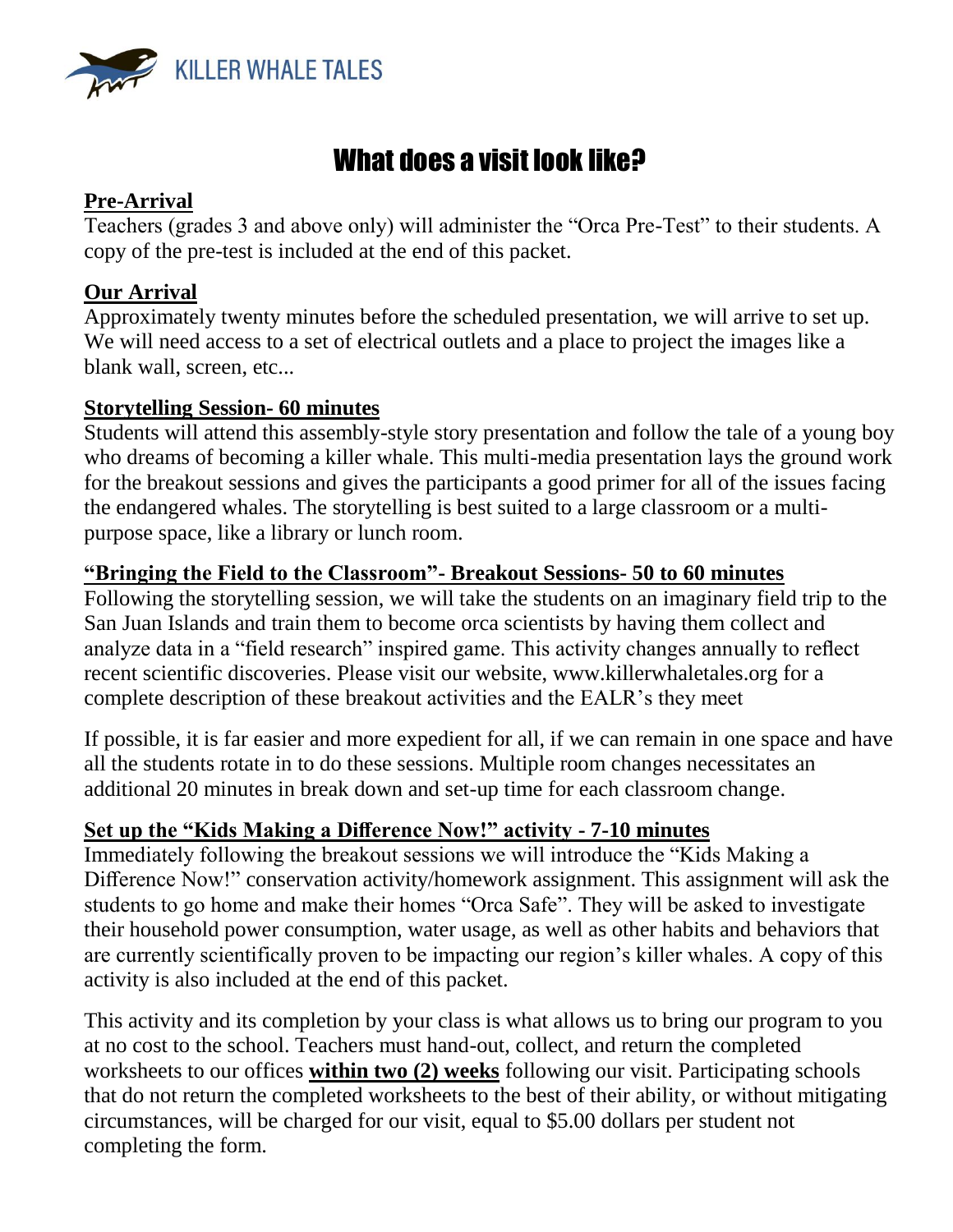

### **Wrap Up- time depends on your scheduling, usually 5 minutes**

We will spend some extra time answering questions and letting students touch and handle the orca bones! In addition, we will pass out orca trading cards to each of the participating students in attendance.

#### **Post Visit**

Following our visit, teachers will be asked to return the "pre-test" to each student and have them self-correct those sheets using a different colored pen/pencil. Using the envelopes we provide to you, please send those corrected test sheets to our offices along with the completed "Kids Making a Difference Now!" conservation activity sheets.

Upon receipt we will send the participating students their additional ten (10) orca cards for completing the "Kids Making a Difference Now!" activity as well as a report summarizing your group's conservation efforts.

#### **Deep Dive – Four 60-minute online sessions**

After we receive your class' "Kids Making a Difference Now!" worksheets, your class/school will be invited to participate in a series of up to four (4) online follow-up sessions where we will discuss specific topics of whale research in more detail. Each online session (held on Friday mornings) will involve multiple schools/classrooms and will allow students to learn more from Jeff or another orca scientists and from each other. Each session will begin with discussion of an in-depth topic (a specific whale behavior, the purpose and evolution of a specific set of anatomical features, a look at the lifecycle of the Southern Resident Killer Whale's primary food source – Chinook salmon, how to become an orca scientist, etc.) and will include an related interactive game followed by open forum for Questions and Answers.

At the end of the session another homework assignment will be assigned in relation to the topics discussed and could include drawing a picture to share, tracking more conservation data, writing letters to congress, etc. The results of this homework assignment will be due prior to the next scheduled deep-dive session as applicable so that the results can be discussed in that following session.

The Deep Dive program is optional but highly encouraged. Please make sure that your school's internet connection is sufficient to stream high quality video and audio if you wish to participate.

For schools without sufficient internet speed, accommodations can be made so that your school can still receive the contents of this program, please let us know if you would like to participate but do not have adequate internet bandwidth.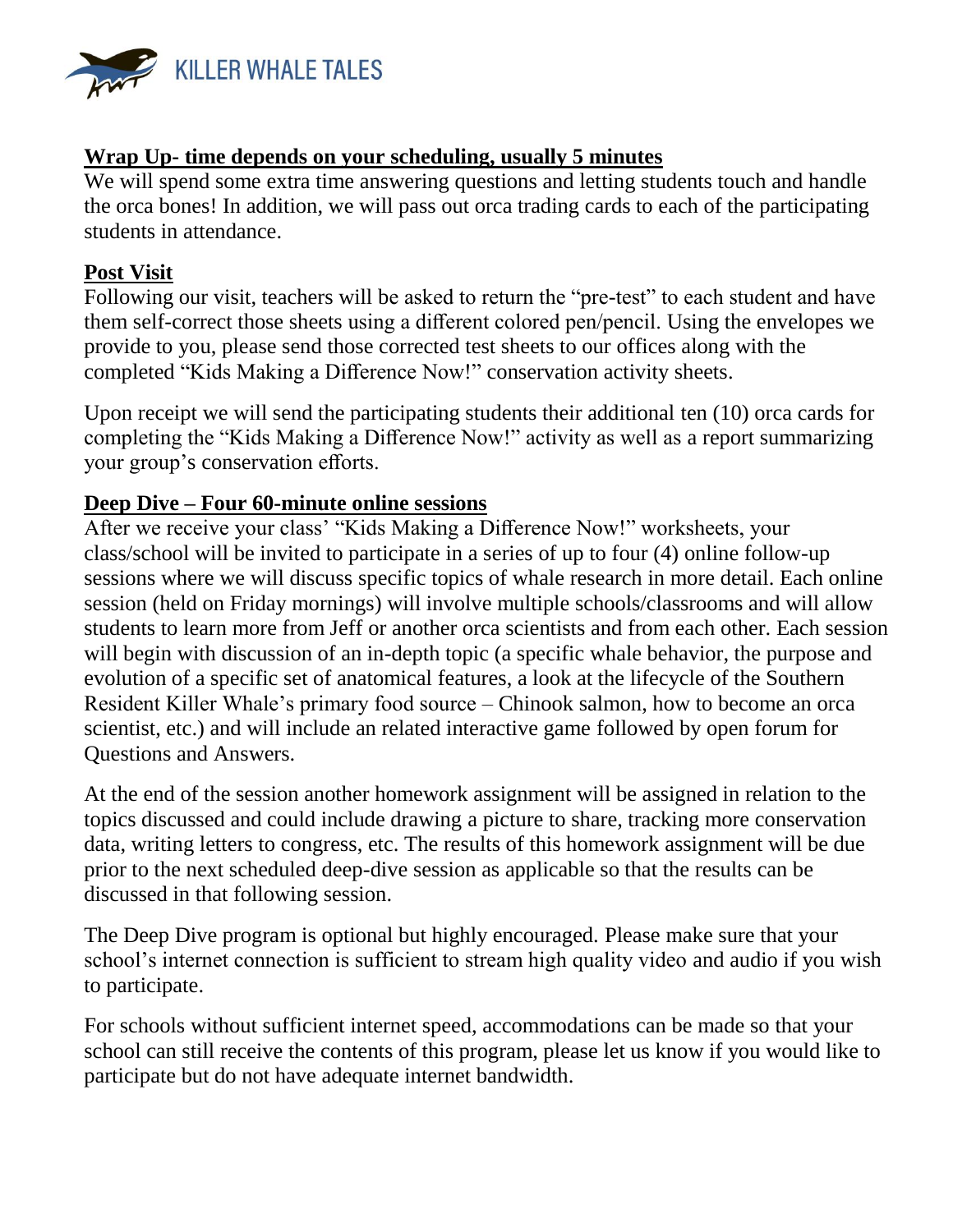

## Registration Form for Killer Whale Tales

### **Please complete and return by snail mail (5623 46th Ave SW Seattle, WA 98136) or scan and email to admin@KillerWhaleTales.org**

#### **Program Information**

Each school visit includes the following:

- One 60 minute story presentation for all the students
- Up to three breakout sessions, 60 minutes in length, including all worksheets and supplies.
- Access to our online Deep Dive program

#### **Tuition**

Tuition for this special program through Killer Whale Tales is waived for schools that are willing to participate in our overnight conservation activity "Kids Making a Difference Now!

Participating schools that do not return the completed worksheets to the best of their ability, will be charged for our visit, equal to \$5.00 dollars per student not completing the form.

**Proposed Visitation Dates:** (please give us three options)

| Date 1: | Time 1:    |
|---------|------------|
| Date 2: | Time $2$ : |
| Date 3: | Time 3:    |

**Please turn over to complete this registration form**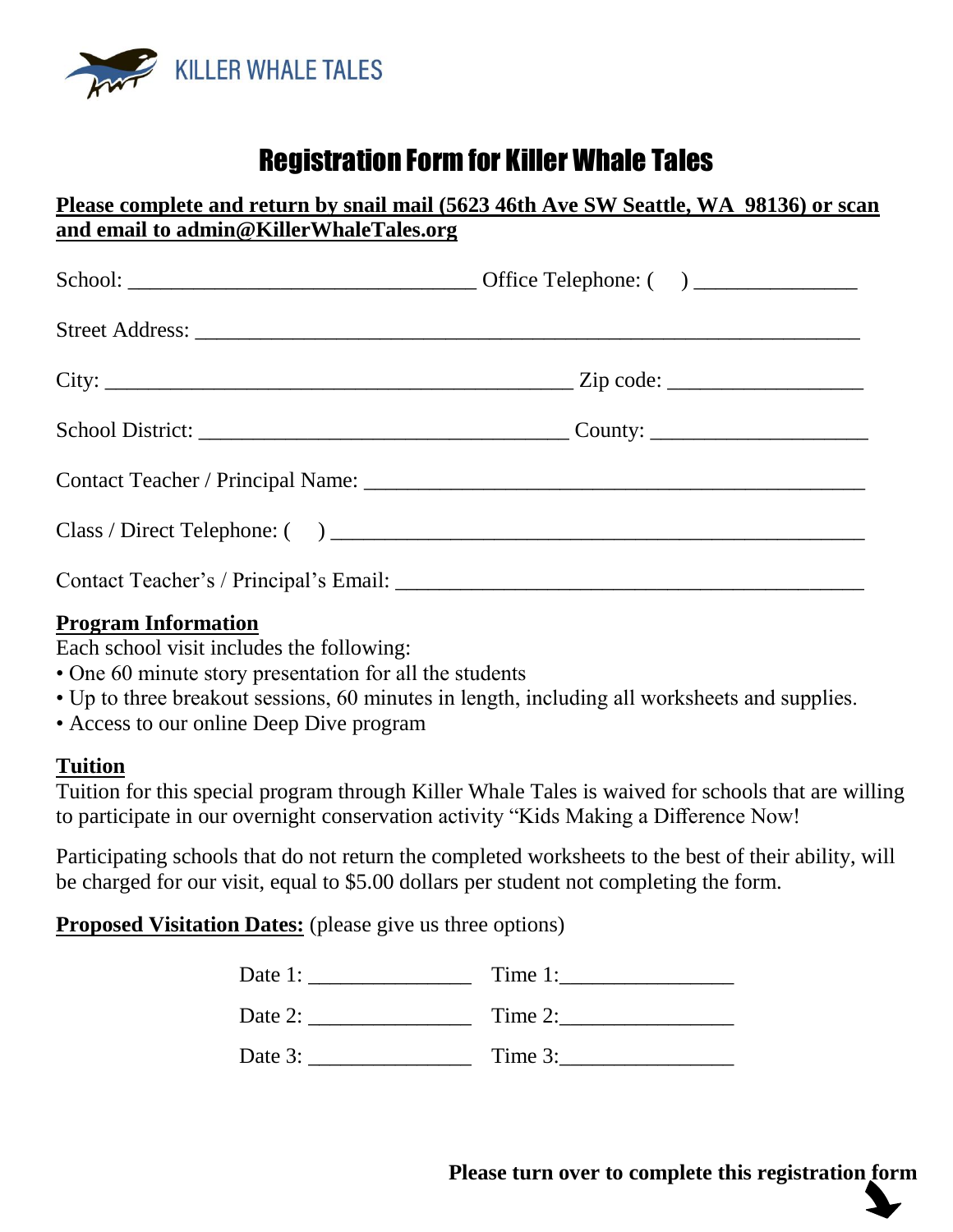

### **Expected Participants:**

|                                      | Total # of students: $\_\_\_\_\_\_\_\_\$ Total # of classrooms: $\_\_\_\_\_\_\_\_\_\_\_\_\_\_\_\_\_\_\_\_\_\_\_\_\_\_\_\_\_$ |  |
|--------------------------------------|------------------------------------------------------------------------------------------------------------------------------|--|
| Names of All Participating Teachers: |                                                                                                                              |  |
|                                      |                                                                                                                              |  |
|                                      |                                                                                                                              |  |
|                                      |                                                                                                                              |  |
|                                      |                                                                                                                              |  |

Your schools Free/Reduced Lunch Percentage: \_\_\_\_\_ *(this is for record keeping only and has no influence on your school's registration)*

#### **Program Requirements:**

By signing below, all participating teachers in the Killer Whale Tales program agree to:

 Have students complete the "Kids Making a Difference Now!" assignment **within 2 weeks** of the presentation and return the completed forms to the Killer Whale Tales office at:

**Killer Whale Tales 5623 46th Ave SW Seattle, WA 98136**

- Notify Killer Whale Tales office (206–458–9863) ASAP if reservations must be changed due to school cancellation or other emergencies
- Provide a screen or blank wall and access to a wall outlet or extension cord for both the storytelling presentation and breakout sessions

#### *All participating teachers must read this form and sign that they understand and agree to the above participation requirements. The school principal must also read and sign below.*

Signature of Contact Teacher / Principal: \_\_\_\_\_\_\_\_\_\_\_\_\_\_\_\_\_\_\_\_\_\_\_\_\_ Date: \_\_\_\_\_\_\_\_\_\_\_\_

Signature of Principal (if not the contact): \_\_\_\_\_\_\_\_\_\_\_\_\_\_\_\_\_\_\_\_\_\_\_\_ Date: \_\_\_\_\_\_\_\_\_\_\_\_

\_\_\_\_\_\_\_\_\_\_\_\_\_\_\_\_\_\_\_\_\_\_\_\_\_ \_\_\_\_\_\_\_\_\_\_\_\_\_\_\_\_\_\_\_\_\_\_\_ \_\_\_\_\_\_\_\_\_\_\_\_\_\_\_\_\_\_\_\_\_\_\_\_

\_\_\_\_\_\_\_\_\_\_\_\_\_\_\_\_\_\_\_\_\_\_\_\_\_ \_\_\_\_\_\_\_\_\_\_\_\_\_\_\_\_\_\_\_\_\_\_\_ \_\_\_\_\_\_\_\_\_\_\_\_\_\_\_\_\_\_\_\_\_\_\_\_

Names of All Additional Participating Teachers:

\_\_\_\_\_\_\_\_\_\_\_\_\_\_\_\_\_\_\_\_\_\_\_\_\_ \_\_\_\_\_\_\_\_\_\_\_\_\_\_\_\_\_\_\_\_\_\_\_ \_\_\_\_\_\_\_\_\_\_\_\_\_\_\_\_\_\_\_\_\_\_\_\_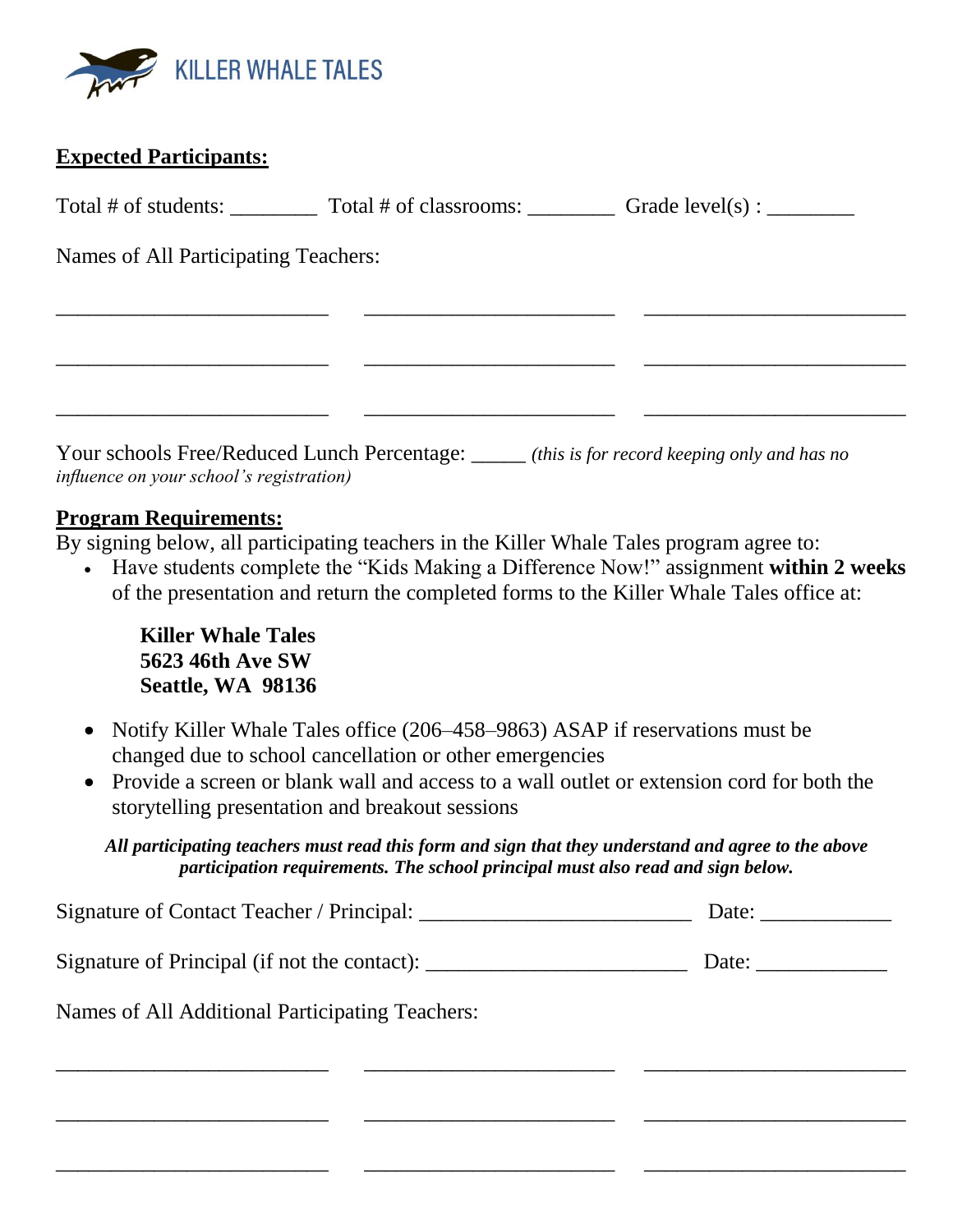

# Killer Whale Tales Program Materials

Included in the following pages are the:

- Teacher instructions for "Kids Making a Difference Now" conservation homework
- Printable copies of the "Kids Making a Difference Now" 2-page worksheet
	- o Don't worry, we'll bring enough copies for every expected student
	- o Our worksheets are printed on 100% recycled paper with eco-friendly ink to help reduce the impact of our program on the environment
- Printable copies of the Orca Pre-Test.
	- o For Grades 3+ only
	- o Please print out enough of the pre-tests for each of your students to take the test prior to our presentation date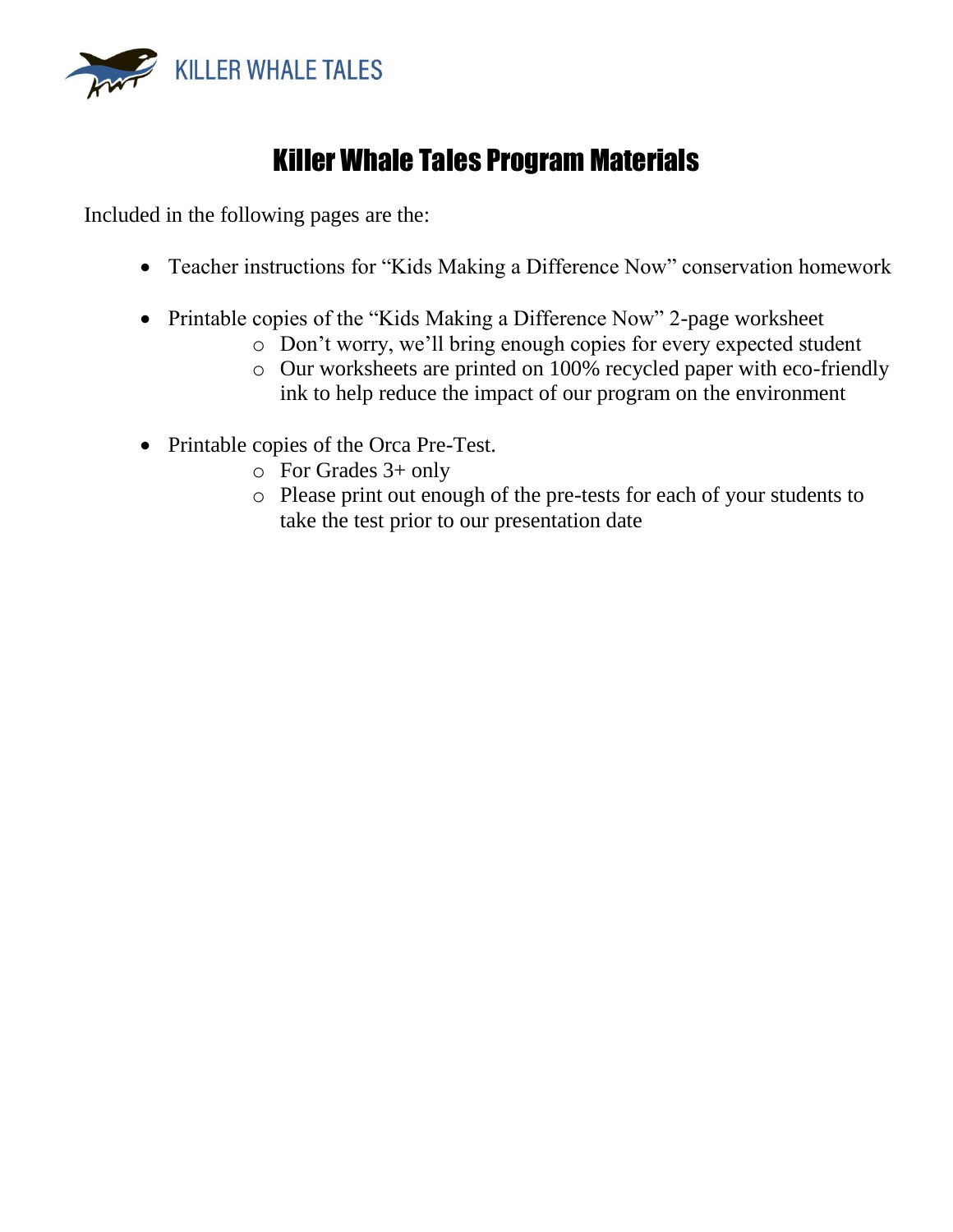

### "Kids Making a Difference Now" Teacher Instructions

Hello,

We appreciate your willingness to partner with us as we help to demonstrate to your students the power that they have to create a positive impact on their environment. Your guidance and follow through will allow students to research, identify, and mitigate the effect of their consumer choices on the Southern Resident Killer Whale habitat. Together we will open a door for them to move from a position of caring "about" the whales to caring "for" them.

This conservation activity is designed to tap into the excitement our program generates during our in-class visit. At the end of our presentation, students are usually quite eager to lend a hand when it comes to protecting the orcas and the habitat that we share with them. They want to make a difference, whether by telling people what they have learned or by reducing some of the effects that their daily choices have on the world around them.

To do this we need your assistance. In the enclosed packet we have included the worksheets and resources you will need to do complete our "Kids Making a Difference Now" activity.

Here is all you need to do:

- After our visit, send home the activity sheet and ask the students to return it at a specified time. Don't worry about setting the stage or explaining the activity, we will do that during our talk!
- When you have collected the completed sheets make sure to send them to us **within two weeks of our presentation**, in the envelope provided.

When we get the results back we will send all participating students up to 10 orca trading cards for their efforts. We will then tabulate your class' data and send a report back to you, so you and your class can examine the results!

Please feel free to contact us with any questions about implementing this program.

Jeff Hogan Killer Whale Tales 206–458–9863 jeff@killerwhaletales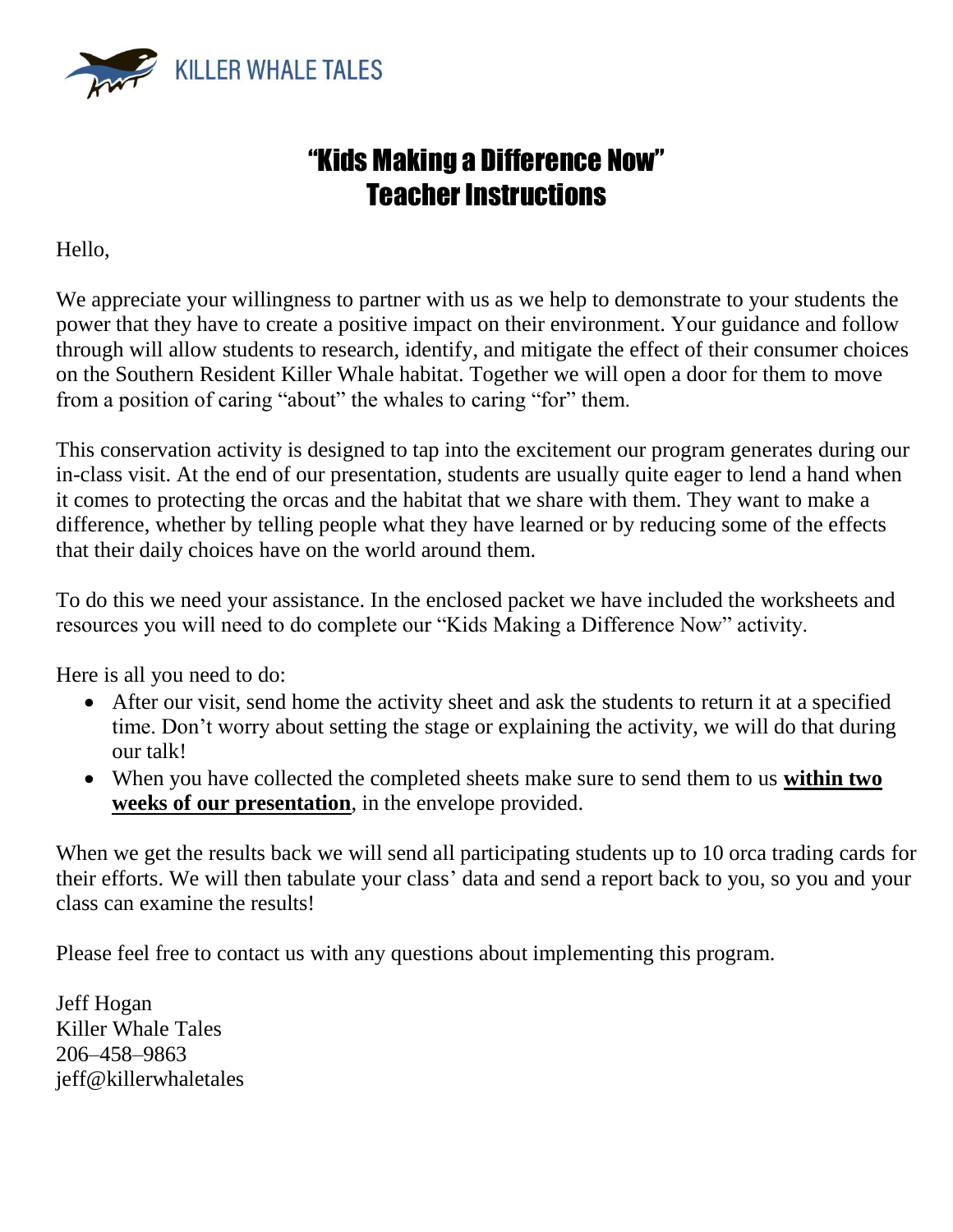

## Kids Making a Difference Now! Helping SRKWs at Your Home

With and adult, investigate your ecological "footprint" by filling out or circling the answers on the sheet below. Make changes where you can, record the results, and return this worksheet to your teacher by the due date. Remember, even a little change, when added to what everyone else is doing, can add up quickly. Everyone who tries their best to complete this gets orca cards!

### Recycling at Home

Fact: Recycling decreases emissions of greenhouse gases that contribute to global climate change. Recycling also conserves natural resources such as timber and water; protecting salmon!

**Do you recycle? Yes No We will try from now on**

### Composting: Food and Yard Waste

Fact: Organic waste in landfills generates methane; a potent greenhouse gas. By composting wasted food and other organic matter, methane emissions are significantly reduced.

**Do you compost your food scraps / yard waste?**

**Yes No We will try from now on**

## Recycled and Chlorine Free Paper

Fact: If every household replaced one 12-pack of virgin fiber bathroom tissue (toilet paper) with 100% recycled tissue we could save 4.4 million trees and avoid 275,000 pounds of pollution. More trees means more habitat for salmon!

**Check the packaging on your paper products. Do they say "chlorine free/made with post-consumer" or have this label on the packaging?**

**Yes No**



**On your next shopping trip can you replace at least one of your normal paper purchase with a chlorinefree/recycled product?** 

**Yes No We will try from now on**

## Kids Can Make a Difference

Share what you learned today during Killer Whale Tales with your pod at home.

**I already did I will right now (Remember" Poop is scientifically** 

**important and the s4 call!)**

# Organic Food = Less Pollution

Fact: Organic food has been grown and/or processed without synthetic pesticides, chemical fertilizers, irradiation, industrial solvents, or chemical food additives. The more Organic food that we buy, the less likely it is that the above chemicals will end up in the water supply.

**Do you use products that have this label on the packaging?**



**Yes No We will try from now on**

# No straw, thank you!

Fact: 500 million straws are used and discarded every day in the United States alone. Plastics that end up as ocean debris contribute to habitat destruction and kill tens of thousands of marine animals each year.

**Will you commit to saying "no, thank you" to singleuse plastic straws the next time you are offered one?**

**Yes No We already do**



Fact: When tires are not inflated to the correct level (PSI) they are less "round" and require more energy to begin moving and maintain speed. As such, underinflated tires contribute to unnecessary pollution and increased fuel costs.

### **Are your tires inflated to the correct PSI?**

Yes, they already were No but they are now!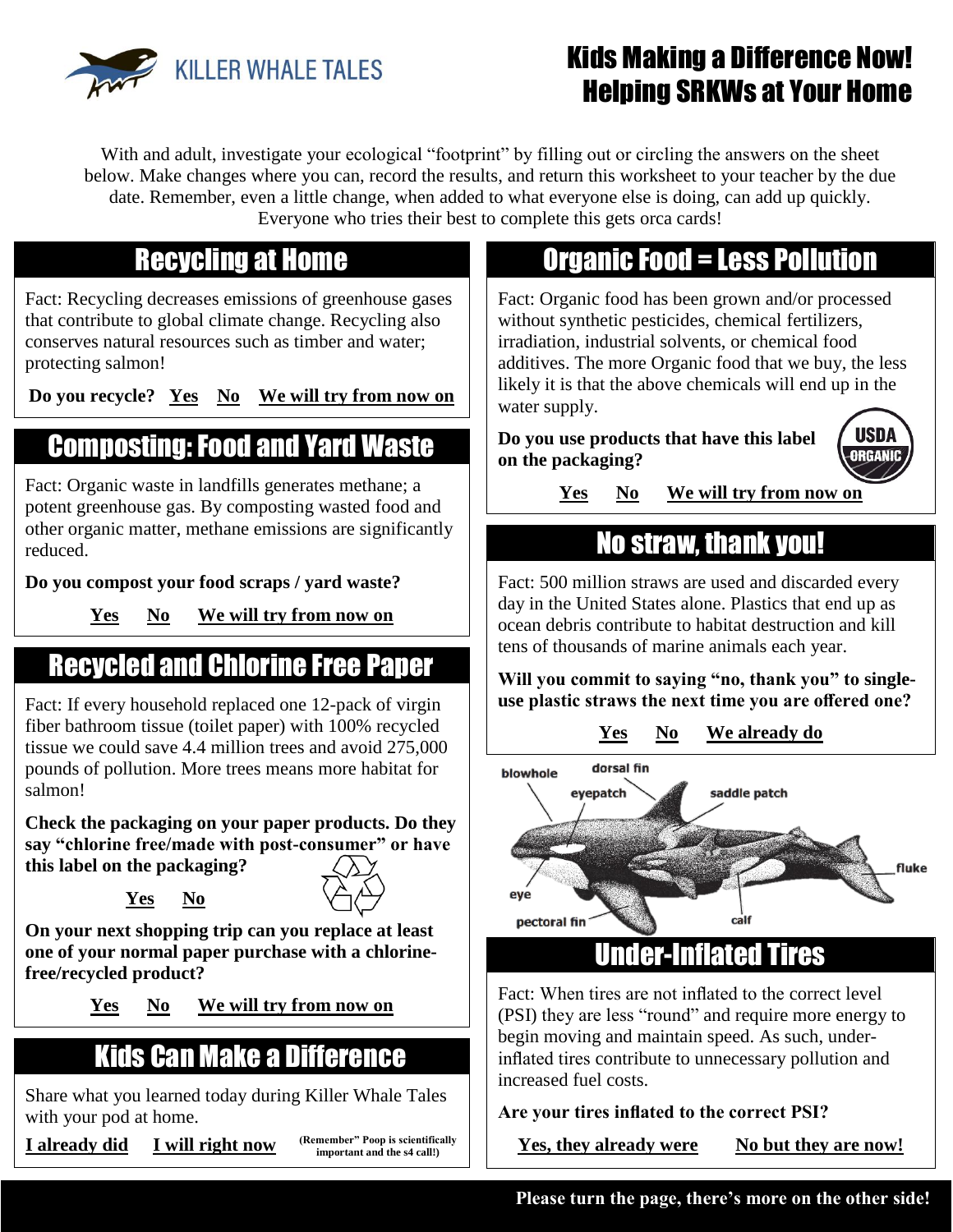

### Reduce Your Electrical Usage

Fact: In the Pacific Northwest, we get a lot of our electrical power from hydroelectric dams. These dams generate electricity by blocking the free flow of river water. Reducing your electrical usage will save water for the SRKW's favorite food: salmon!

Start by counting the number of lights and electronic equipment currently using electricity.

*(Make sure to include TVs, computers, kitchen appliances, DVD/Blu-ray players, especially those with remotes as they usually draw power even when they are off.)*

#### **Enter that number here:**

With permission, turn off any unused lights and unplug electronic devices that are not currently in use.

#### **Now enter the number of devices that you turned off/unplugged: \_\_\_\_\_\_\_\_\_**

*(You just helped the whales by helping the salmon. You're pretty cool! But you knew that...)*

## Be Whale Wise

Fact: Seeing killer whales and other marine wildlife in their natural environment can be a thrilling experience.

But sometimes we forget that our presence has an effect on wildlife. Just like us, marine animals need space to find food, choose mates, raise young, socialize, and rest.



**Will you commit to "Being Whale Wise" and stay at least 200 yards away from the whales?** 

**Yes No I only watch whales from the beach**

*(For more info go to www.bewhalewise.org)*

## What Else Did You Do? Or... "Jeff, How Did You Forget To Mention This?"

Fact: People all over the world are making a difference every day. You can too! Please list one other thing, not previously mentioned, that you and your family do to "reduce, reuse and recycle".

**\_\_\_\_\_\_\_\_\_\_\_\_\_\_\_\_\_\_\_\_\_\_\_\_\_\_\_**

**\_\_\_\_\_\_\_\_\_\_\_\_\_\_\_\_\_\_\_\_\_\_\_\_\_\_\_**

# Kids Making a Difference Now! Helping SRKWs at Your Home

### Turn Down the Heat

Fact: If we all turned down the heat by 5 degrees during the winter, we would save the energy equivalent of 475,000 barrels of oil every day. That means less pollution and a smaller chance of a catastrophic oil spill!

**If you have one, check the thermostat in your house and record what it is set at. Can you turn it down a few degrees?** 

**Before: \_\_\_\_ After: \_\_\_\_ Difference: \_\_\_\_degrees!** *Note the change you made!*

# Swap Those Bulbs Once They Burn

Fact: Today's LED bulbs can be six to seven times more energy efficient than conventional incandescent lights and cut energy use by more than 80 percent.

**Will you commit to using energy efficient lightbulbs the next time the light goes out?**



## Water Usage

Fact: Every drop of water in your home has to be pumped from rivers, reservoirs, or underground caverns. That takes a lot of energy. Plus the more water we consume for ourselves and to generate electricity means less for salmon.

When brushing your teeth tonight, the water ran for \_\_\_\_\_ seconds

Cut back! When you brush again, how long is the water on? \_\_\_\_\_ seconds

How much running water did you save? \_\_\_\_\_ seconds!

If you shower, how long is the water running?

minutes (min) seconds (sec)

Cut back! Next shower was \_\_\_\_ mins \_\_\_\_\_ secs

How much did you save? \_\_\_\_\_ mins \_\_\_\_\_ secs!

If you take a bath, measure with a ruler the depth of the bathwater you use before you get in. Normal bath level is inches deep

Cut back! My next bath was \_\_\_\_\_\_\_ inches deep

How much did you save? \_\_\_\_\_\_\_ inches!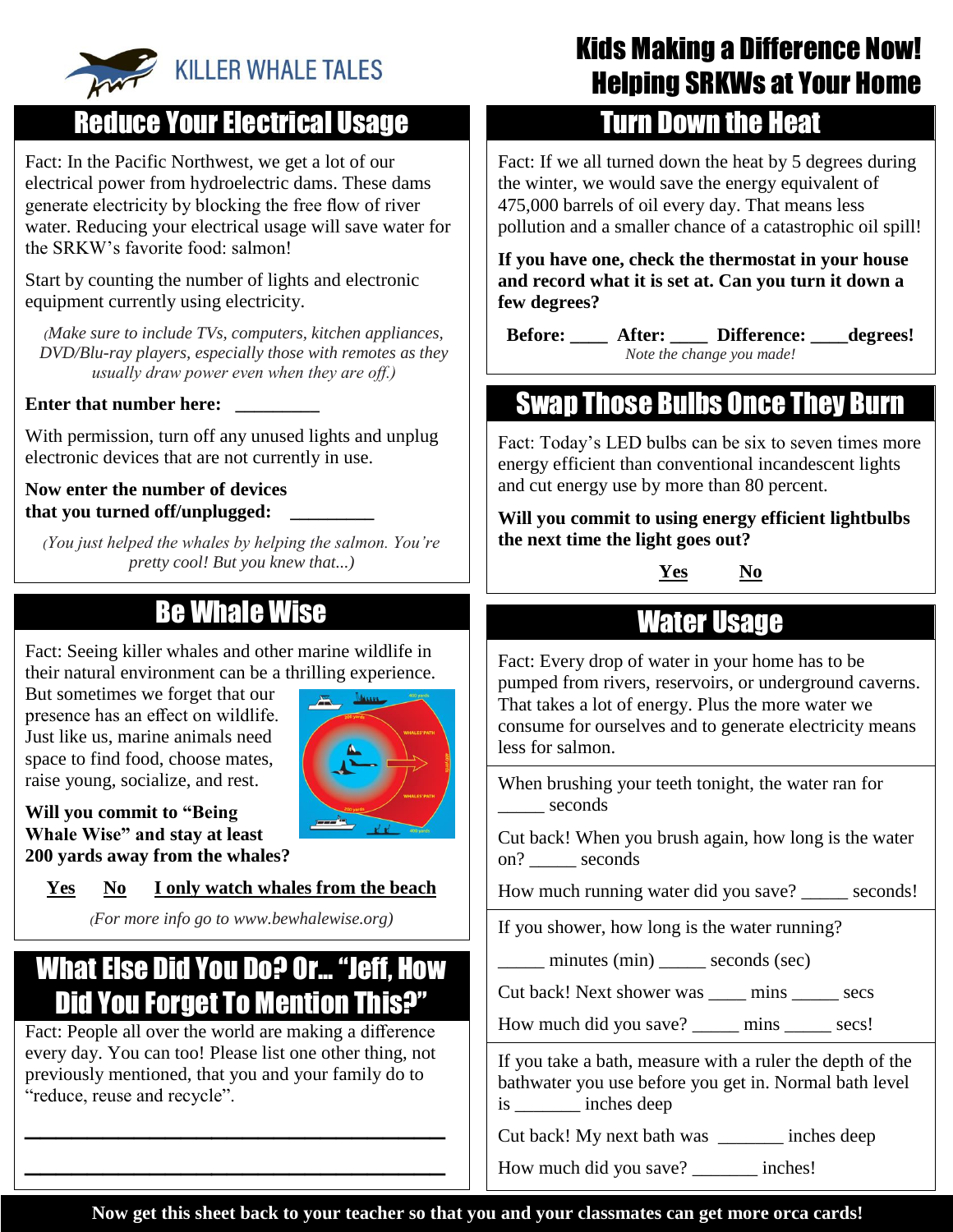

### What do you know about our Southern Resident Killer Whales?

### First Name:

**1. Use the list and draw a line connecting the anatomy word with it's location on the whale**



**2. What behaviors are the orcas displaying in the pictures below?**



**3. Circle the three (3) reasons that the Southern Resident Killer Whales were listed as "endangered" in 2006:**

| Human generated noise | <b>Great White Sharks</b> | Pollution | Lack of food |
|-----------------------|---------------------------|-----------|--------------|
|                       |                           |           |              |

**\_\_\_\_\_\_\_\_\_\_\_\_\_\_\_ \_\_\_\_\_\_\_\_\_\_\_\_\_\_\_\_\_\_\_\_\_ \_\_\_\_\_\_\_\_\_\_\_\_\_\_\_\_\_ \_\_\_\_\_\_\_\_\_\_\_\_\_\_\_\_\_\_\_\_** 

Water temperature Hunters Too many whales

**4. Orcas communicate using: (circle all that are correct)**

| Whistles | Hand signals | Words |
|----------|--------------|-------|
|----------|--------------|-------|

Pec slaps Screaming Phone calls

Tail lobs

### Please turn the page, there's more on the other side!